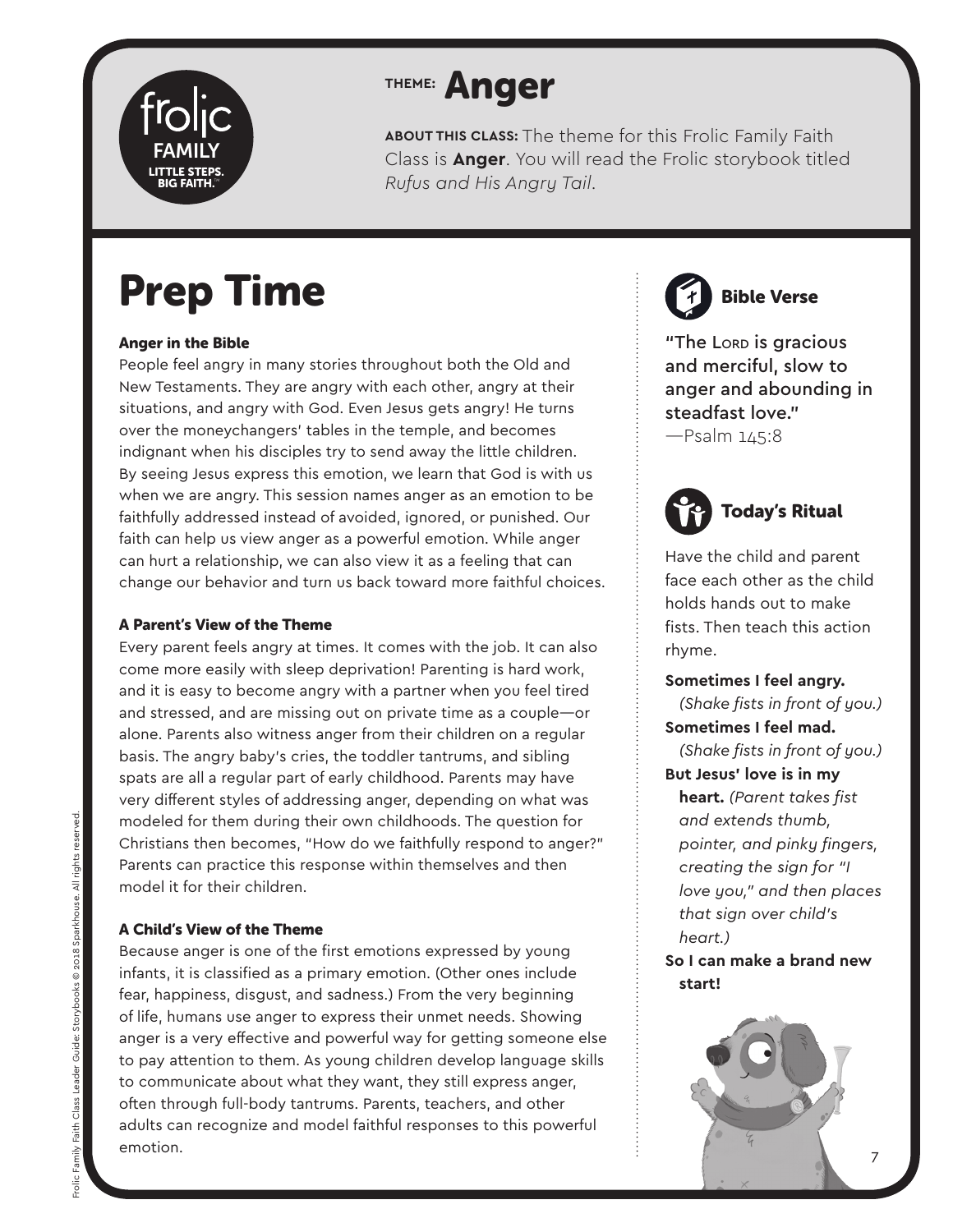### 14

creations!

frolic

- When I color, I develop my fine motor skills.
- Using crayons helps me learn the names of colors.
- **When I color pictures from the story, I remember Rufus's prayer when he was angry.**



# Caregivers, while you do this . . .

# Let's Color Together

Encourage your child to color the images from the book. Delight in their colorful

**THEME:** Anger

## **THEME:** Anger

# Let's Color Together

Fhis center supports **coloring skills**. For toddlers.

## sanddns

**FAMILY BIG FAITHEY** 

Anger Coloring Page on page 22, crayons, and blank paper

### For Leaders

Make copies of the Coloring Page and place on a low table with crayons and blank paper.

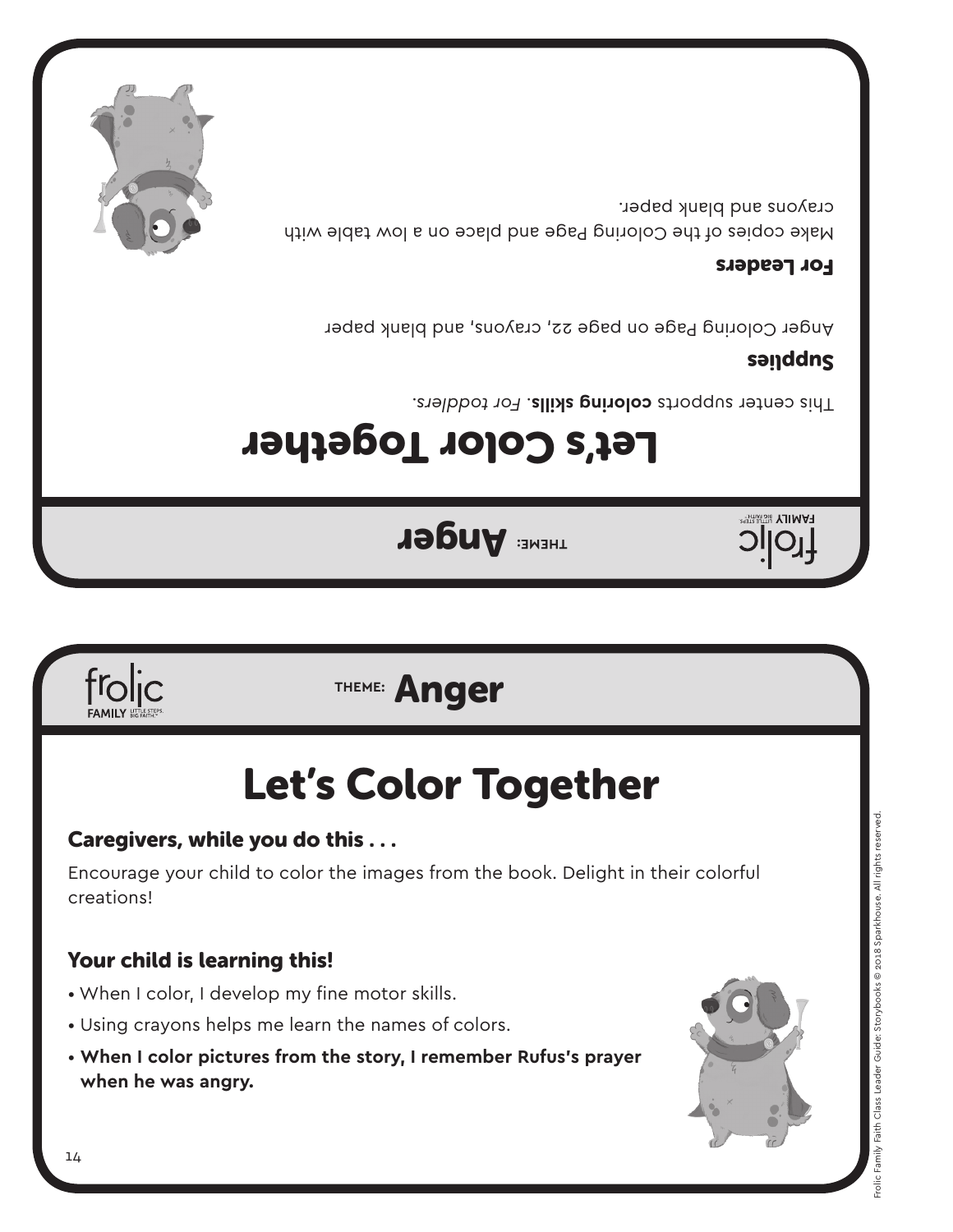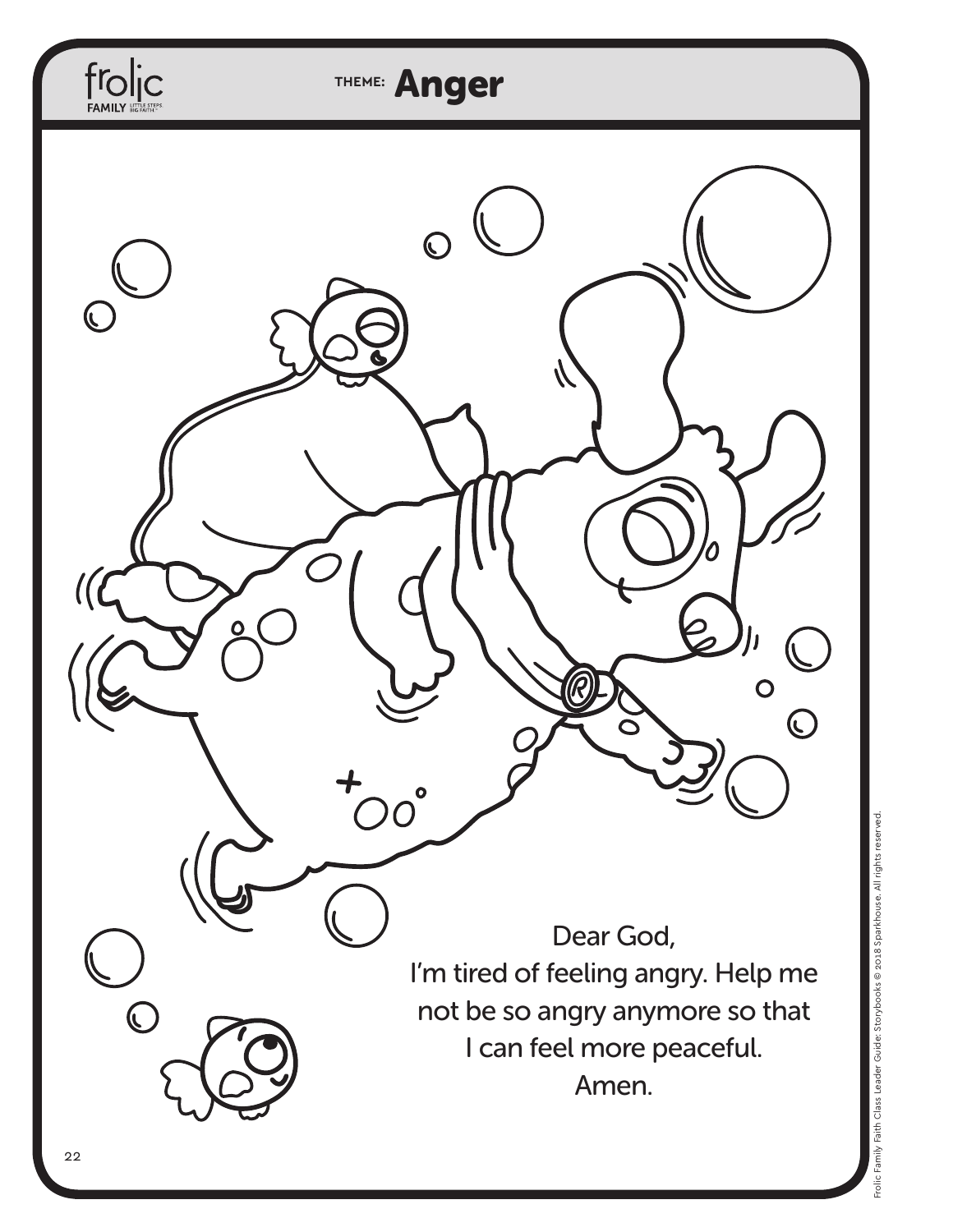froljc

Frolic Family Faith Class Leader Guide: Storybooks © 2018 Sparkhouse. All rights reserved.

rolic Family Faith Class Leader Guide:

Storybooks © 2018 Sparkhouse. All rights rese

## Your child is learning this!

- When we talk about my emotions, you show you value my opinion.
- Talking about what makes me feel better helps me develop emotional self-regulation.
- **When you care for my emotional needs, I'm learning about how God cares for me.**

Caregivers, while you do this . . .

Get cozy and talk with your child about what works best for them when they are angry and need to calm down. Mark things on the checklist that work best; add to the list with other methods, and draw pictures of what calm-down techniques look like. If you have a preverbal infant, chat with other parents about their soothing techniques.

# Cooling Down

## **THEME:** Anger

Cooling Down

**THEME:** Anger

*For toddlers.* . **language skills** and **emotional development** This center supports

## sanddns

Diswing paper, pens, and checklist with the words Hugs, Listen to music, Deep breaths, *Other* , *Cool-down space*

### For Leaders

Place checklists, drawing paper, and crayons on a rug where families can sit together.







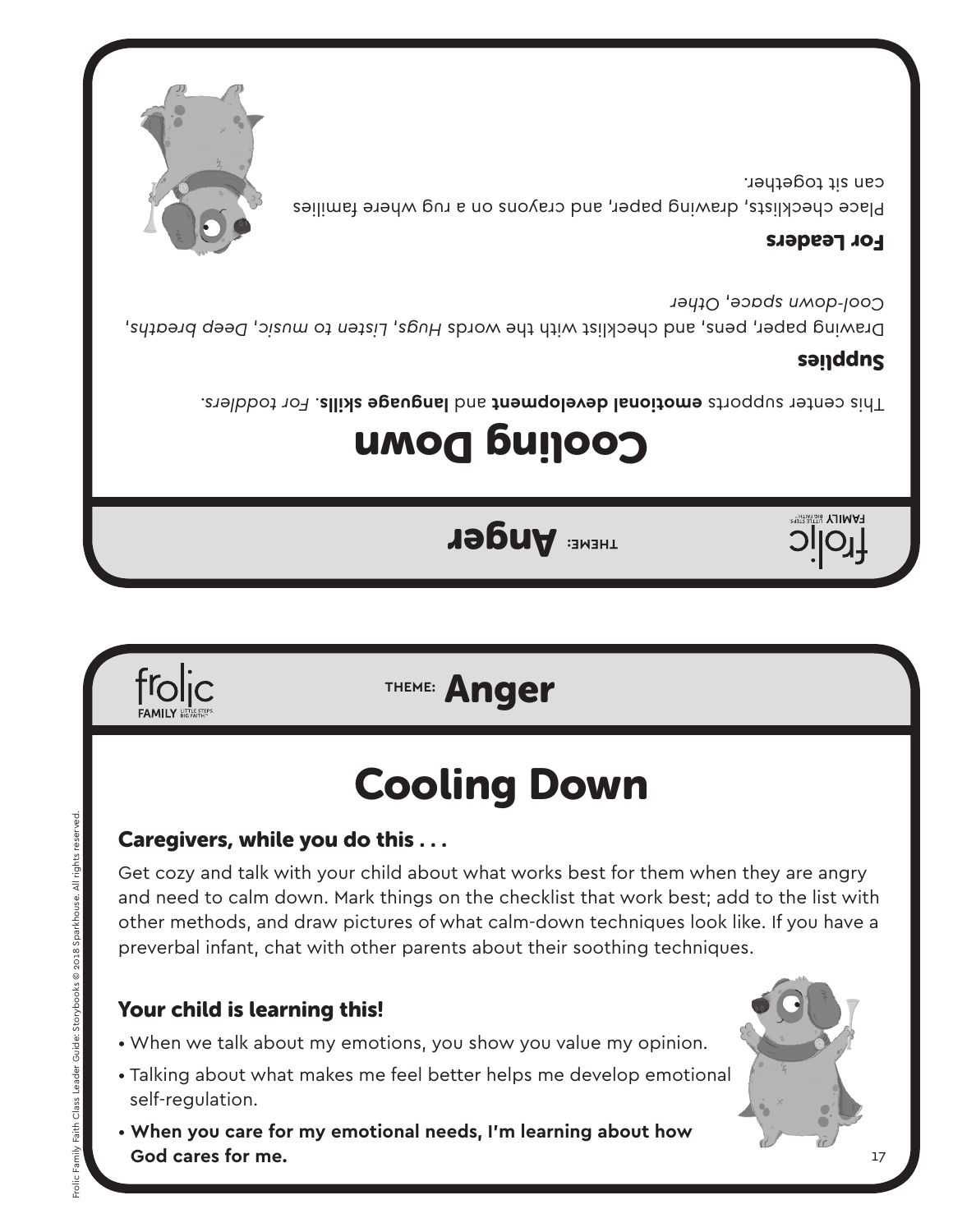

## Your child is learning this!

frolic

- Dancing strengthens my gross motor skills and lets me express emotions with my body.
- Pretending to be angry together while we dance will likely make us all laugh, and laughter can be a good way to diffuse anger.
- **When I learn God made our bodies to feel many emotions—**
- 18  **including anger—I learn not to be ashamed of my emotions.**

## Caregivers, while you do this . . .

Ask your child to listen to the music and make up an "angry dance." Encourage them to use their faces, arms, and legs to show through dance how anger feels. Help them get started, if needed, or join them in their dance.

# Angry Dancing

# **THEME:** Anger

# Angry Dancing

*For infants and toddlers.* . **motor skills** and **emotional expression** This center supports

**THEME:** Anger

### sanddns

**HAMILY BIG FAITH** 

A small area rug and some intense-sounding music

### For Leaders

Place the music so that it can be easily operated by the caregivers.

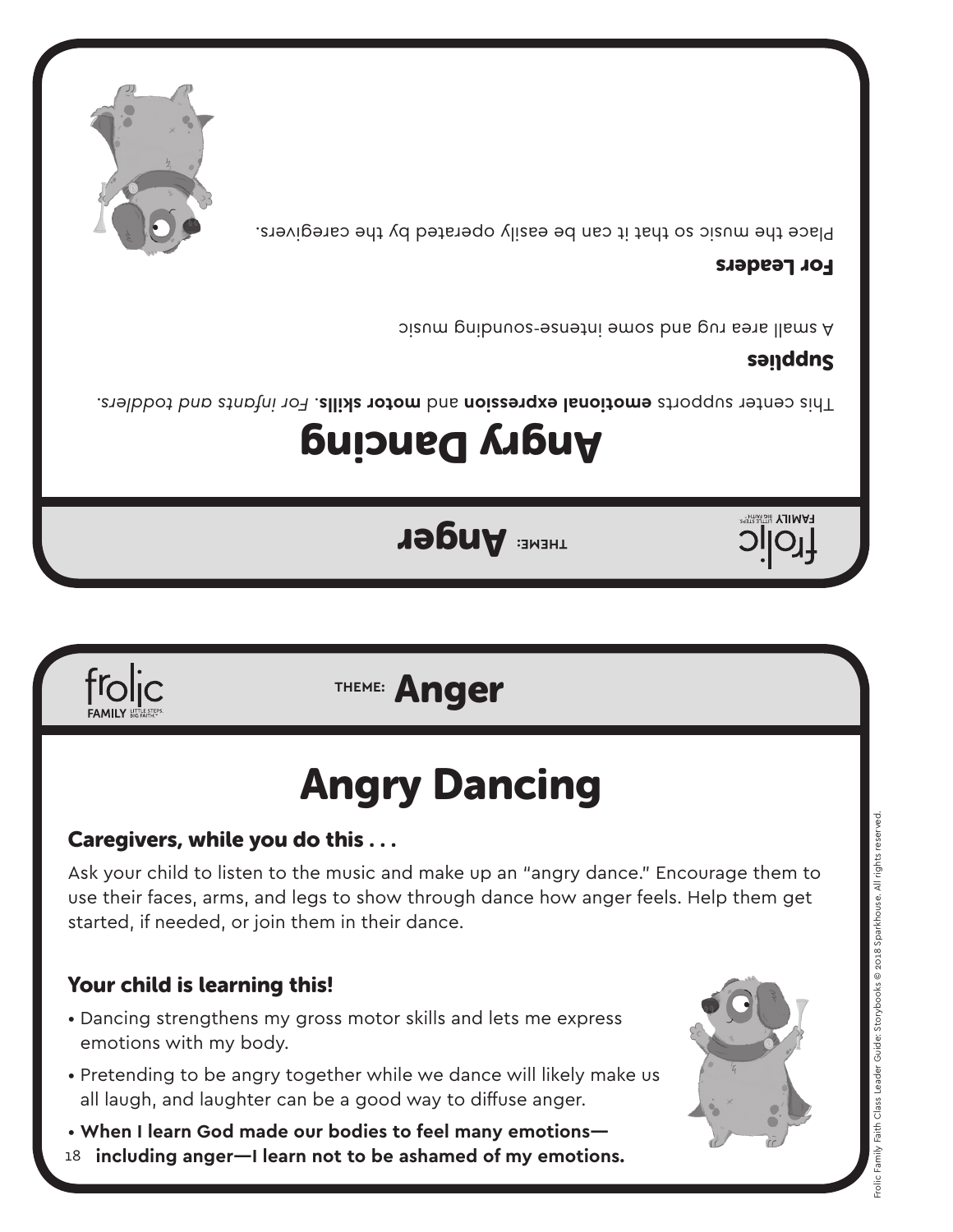## • Talking about the faces teaches me language for different body parts

- and for my emotions.
- **Talking about the parts of my face helps me learn that God has created me to be wonderful and unique, with many emotions.**
- When I make a project with art supplies, I build fine motor skills.
- Your child is learning this!

Caregivers, while you do this . . .

## a calm or peaceful face. Wear the masks together and name the parts of your faces.

Unmasking Emotions

Help your child make a mask. On one side, create an angry face. On the other side, make

# **THEME:** Anger

**THEME:** Anger

# Unmasking Emotions

*For infants fine motor skills* and emotor stails and the motor sequests. For infants and *toddlers.*

## sanddns

Paper plates, crayons and other craft supplies, hole punches, and string

### For Leaders

Cut small openings in the plates to make eye holes for the masks. Punch holes on the sides, and attach string so you can secure the masks.





Frolic Family Faith Class Leader Guide: Storybooks © 2018 Sparkhouse. All rights reserved.

Guide

Frolic Family Faith Class Leader

© 2018 Sparkhouse. All rights rese



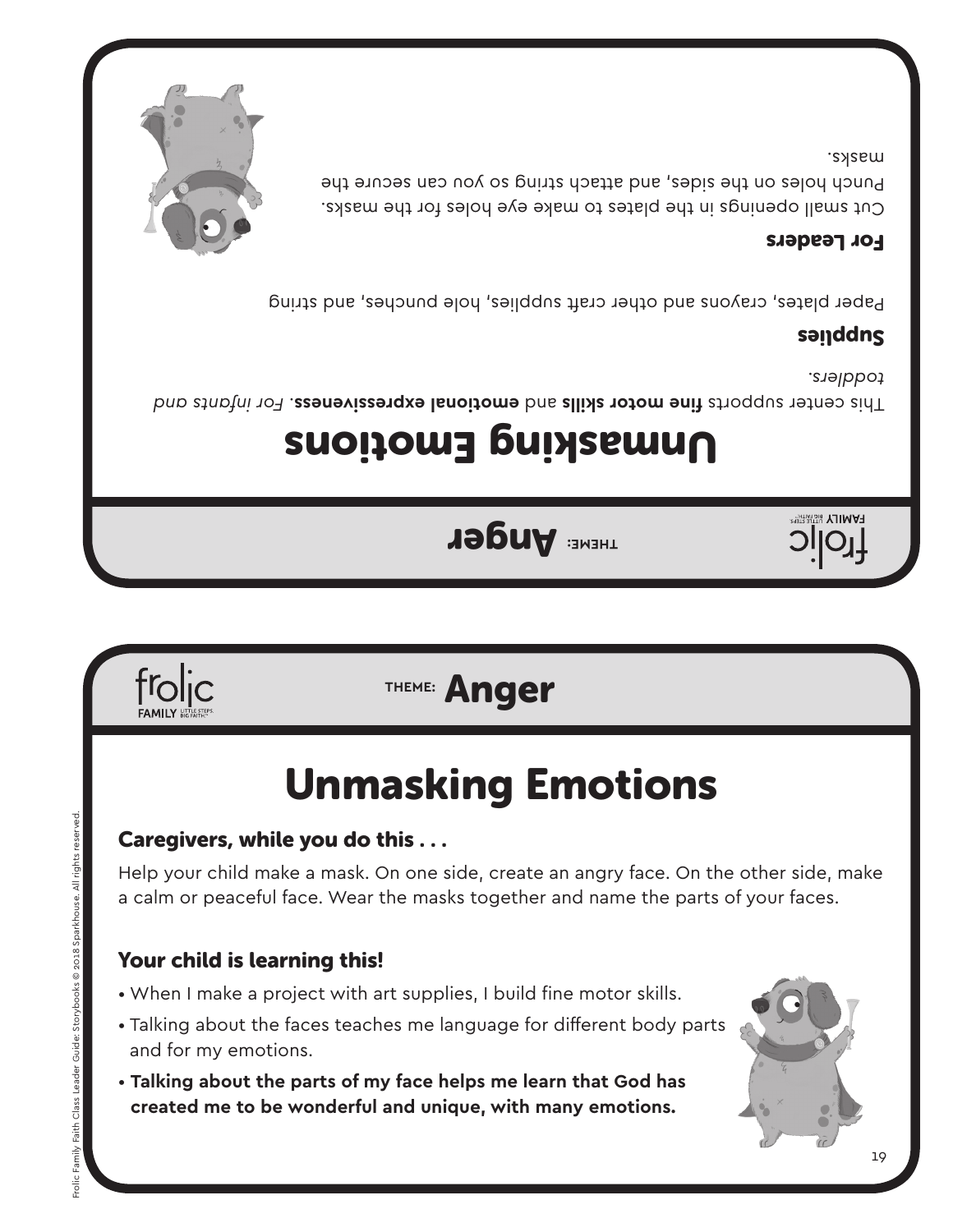- Deep breathing teaches me about how my body works, and how I can be in control of how it feels.
- 20 • **When I feel safe and comfortable with you, I can associate calm, trusting feelings with God's love for me.**

## Your child is learning this!

Talk to your child about how deep breathing can make us feel calmer when we are angry. Teach them to take a deep breath through their nose, and then to blow it out through their mouth. Then lie down together on the blankets and take three deep breaths. Ask them to see how long they can lie still next to you. If you have an infant, snuggle up and take deep breaths while you listen to them breathe.

## Caregivers, while you do this . . .

# Breathing Time

## **THEME:** Anger

# Breathing Time

**THEME:** Anger

*For infants and toddlers.* . **emotional control** This center supports

## sanddns

**HAMILY BIGRATHE** 

Comfy blankets spread out on the floor

### For Leaders

Create a comfortable place where children and caregivers can lie down on the floor together.



frolic